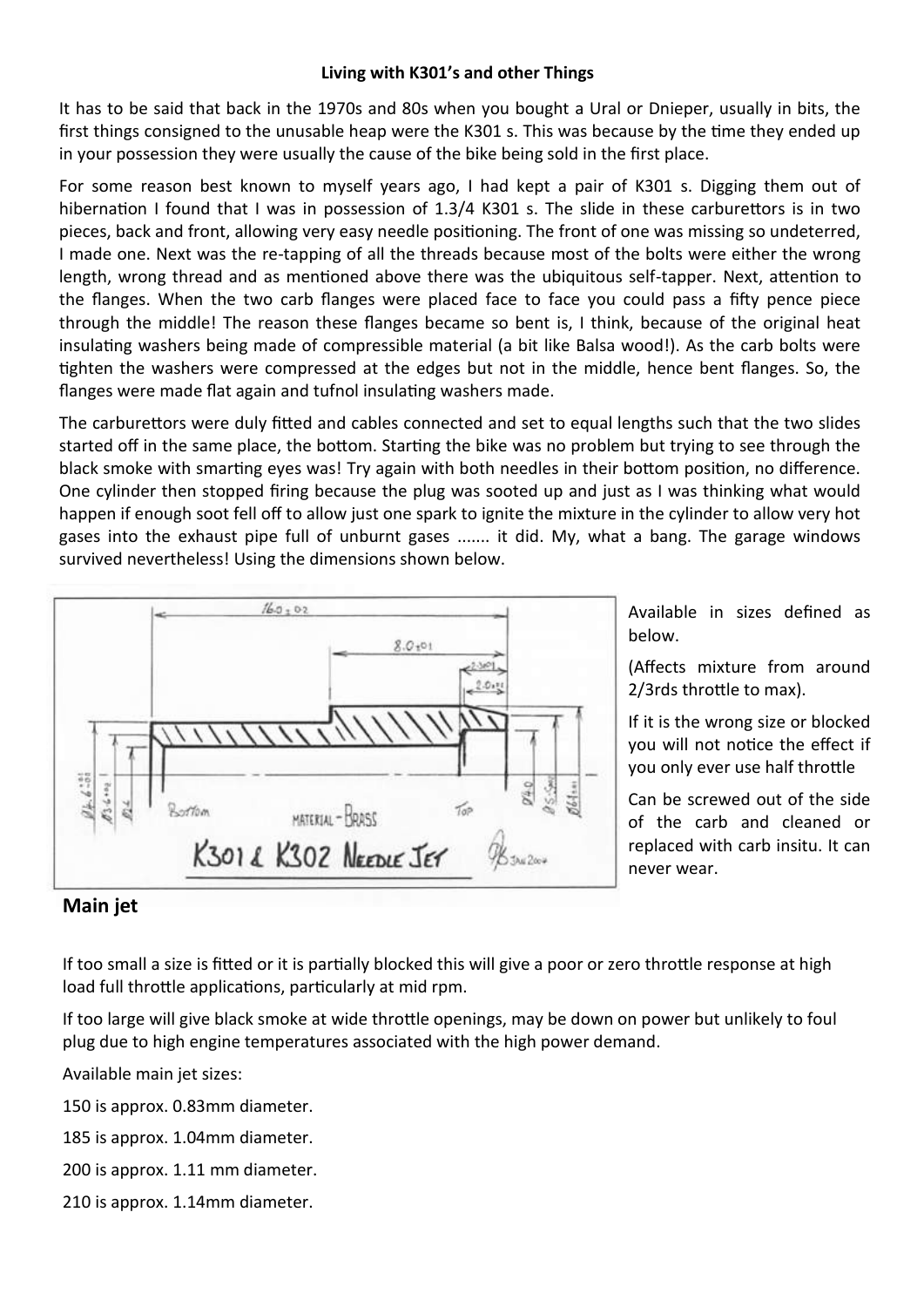I made two new pilot jets. The jet size of 2.6mm is critical and should only be done with a brand new drill. Unless the point is absolutely dead center it will drill a bigger hole than 2.6mm. You can guess by now that black smoke ensued again. Two more jets made this time using a brand new 2.5mm drill. The bike, now, would only start and run with the air filter restrictor half shut. I actually set the carburettors up like this and bike runs very well with performance being good throughout the speed range.

It has been in these pages before but it is essential that you inform your insurer of any alteration to your bike. Having owned my present bike for 19 years, it has been in the same state for most of that time until last year when I decided it was time to put it back on the road after 5 years off. I bought the original bike from Peter Ballard in 1987 but as you have read before, it has changed a bit. I put on the road originally with a left hand sidecar and until I took it off the road 5 years ago it still had a left-hand sidecar. Cutting a long story short I bought, again via Peter, a complete right hand chair. Strangely, even the colour was right! As the bike was made in 1972 I was able to fit this chair to the bike, legally.



- -
	-
- 
- 
- 
- 
- 
- 
- 
- 
- 
- 
- 
- -
- 5 Float 17 Air Cleaner Strainer 29 Spring
- 6 Filter Spring 18 Air-tool Ratio Adjustment Screw 30 Stop Lock Nut
- 7 Gasket 19 Idling Jet Atomizer Bolt 31 Nylon Spacer
	-
	-
	-
	- -
- 1 Throttle Stop Screw 13 Gasket 25 Throttle Expansion Spring
- 2 Float Sinker 14 Plug 26 Carburettor Body
- 3 Float Chamber Cover 15 Idling Jet 27 Throttle Travel Limiter
- 4 Float Chamber 16 Air Cleaner Body 28 Carburettor Cover
	-
	-
	-
- 8 Filter Spring 20 Atomizer 32 Throttle Side Piece
- 9 Fuel Filter 21 Nozzle 33 Idling Jet Air Channel
- 10 Main Jet 22 Adjusting Needle 34 Atomizer Air Channel
- 11 Plug 23 Throttle Needle Retainer 35 Channel Supply of fuel to atomising hole
- 12 Gasket 24 Throttle Body 36 Main Fuel Supply Body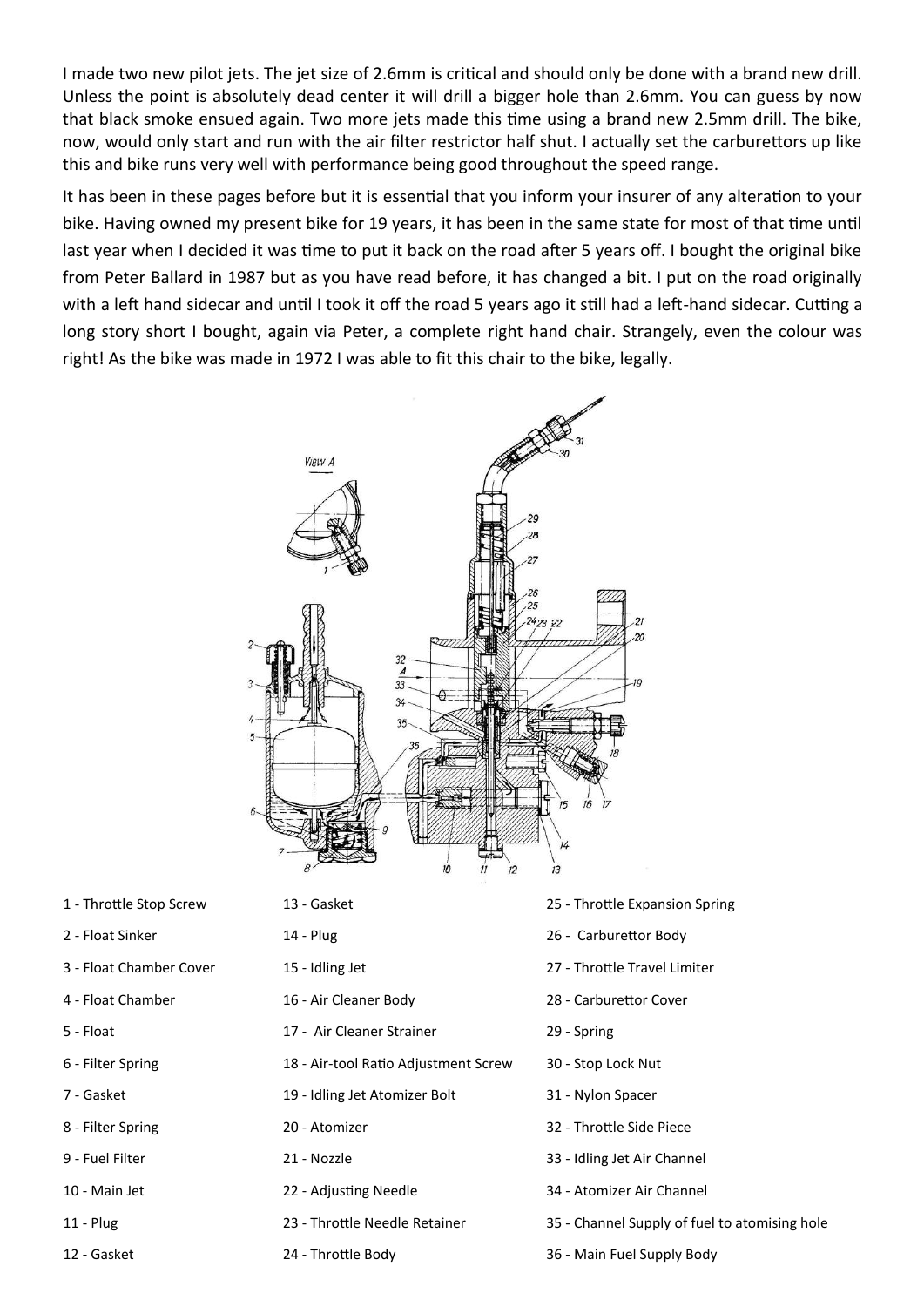Being a little unsure as to the set up of a left hand drive outfit I looked in the old club magazines for clues but there are precious few, tons for right hand drive but virtually nothing for left hand drive. I set it up with 10mm toe in on the sidecar with the bike leaning away `a bit' as a starting point. It seemed fine when I went for the MOT, I went a long way round to take in all sorts of roads. In fact it felt good.

Later, much later actually, after winter but that's another story, I was going out of the village when more or less without warning the outfit went left off the road onto the grass verge towards a ditch. Happily, at that very point the grass verge ended and the pavement started so I steered back onto the road. It felt for all the world like a rear tyre puncture, but it wasn't. I carried on, feeling a little nervous of course. All was well for a while but coming into the village from another direction one day it happened again. Luck was again with me as the dry stone wall I was heading for ended so back onto the road I steered and without stopping carried on home. On reflection, both instances occurred because the sidecar wheel hit a bump in the road. However, I journeyed to a local vehicle show one Saturday and used all the back roads, which should have been enjoyable but was certainly not. It felt like being on roller skates on a 30-degree slope in a strong wind, on ice. 30mph was the maximum believe me!

Drastic action called for. Past experience with left hand sidecars showed that solo they were great, but put a passenger in and the whole plot leans the wrong way and starts:

- 1. Breaking rear wheel spokes.
- 2. Pulling to the right all the time; to the extent of the right hand twist grip rubber coming off!

ANSWER: Spring the body, not the chassis. This I now did on my right hand chassis, replacing the suspension unit with an adjustable link. I have set it so that I can just remove the wheel without it fouling the mudguard. Next, set the bike so that with me sitting on it, the bike is vertical. The outfit is now absolutely marvelous, an unbelievable transformation. With a passenger (Not easy to find with a right hand chair) the handling is the same as riding solo.

Looking again through old C.O.C. magazines (From the 1970s) I came across a letter from a club member saying that the handling of his outfit with right hand chair was transformed when he reset the whole plot with the bike vertical with him sitting on it. The answer is out there somewhere whatever the problem!

The bike was running well but only with the air restrictor, or choke if you prefer, half closed. With it fully open you could not start the bike at all and if it did it would not run. As the bike was needed every day fiddling time was up for a while. The months went by during which I bought an elec-tronic ignition kit from 'Boyer Bransden' but didn't fit because the bike was in more or less constant use.

However, events gave a window of time where I could start fiddling again even though the bike was running well and starting first time every time. The first job was to fit the ignition and prove that it was set to the correct settings by using the bike for a week or so before working on the carburettors. Remember the golden rule; alter one thing at a time!

I modified the mounting plate for the points and condenser in the early 1990s and considering the mileage I must have done since then the points were the same set and looked quite good! But with electronic ignition, timing will not need checking again which is good considering access is not exactly easy!

 By the way, a hint to setting up the timing on the Boyer unit. It seems that on a standard installation (British bikes) the stator is in front of the rotor. On the Ural the rotor is in front of the sta-tor so even though the camshaft rotates anticlockwise you set the Boyer unit up via the clockwise timing mark. Confused? No need to be, quite simply the correct timing mark is the one before the in-ductive pick up (Going anticlockwise remember) coinciding with the fully advanced mark on the flywheel.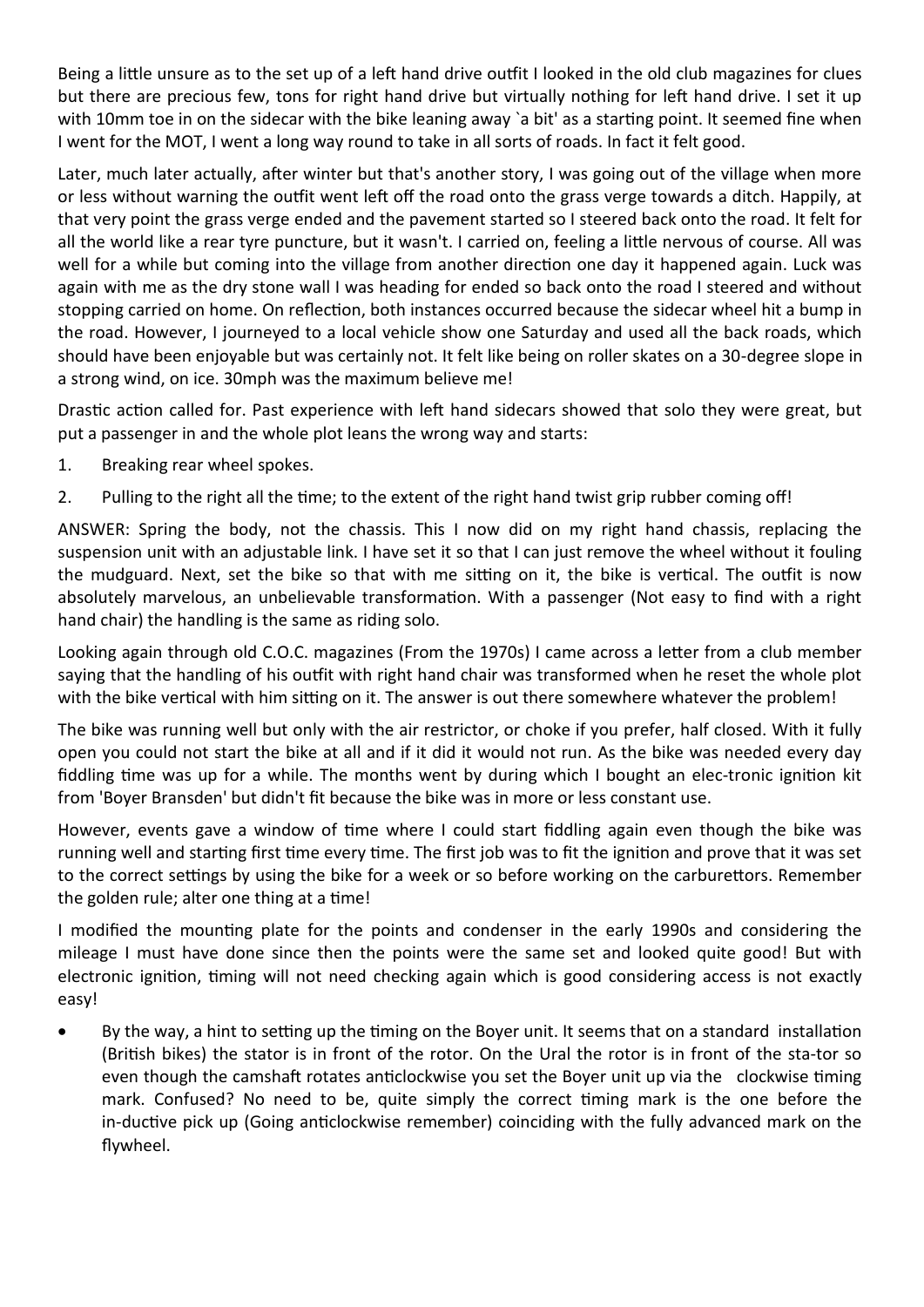Back to the carburettors. Even with good running it was obvious that one cylinder was running quite rich while the other was quite weak. The rich one had the needle fully down but was still rich while the weak one had the needle fully up to make it richer but it was still a bit too weak. Are you following this?

First job, check the petrol levels in the float chambers by removing the top and the float, having made sure beforehand that the carburettors were in 'running' condition. The level in the rich carb was 6mm higher than in the weak carb! That is a lot. I was using a set of vernier callipers with a depth gauge on the end so I could be a bit accurate! The obvious next job is to check the brass floats for leaks, no problem there. So using a set of Weight Watchers kitchen scales (I knew I would find a use for them) I weighed the floats. The 'rich' one was 12 grams and the weak one was 9 grams! No wonder the petrol levels were differing by 6mm. It looks as though in the past someone had repaired the heavier float but of course solder is heavy, hence the difference.

Sorting through my assorted bits of carburettors I found two plastic floats from K38 carbs but overall they were shorter but could be made useable by using the K38 float chamber tops. Are you still following this?

The levels in the float chambers were now equal. Relative to 'official' level of petrol they may be a little out but not that much compared with the situation before.

## **Next job**

Check the needles. These were as originally found in the carbs but I thought I would check them again. Needles are not easy to check as I found out last year. Measuring the diameter every 3mm or so and doing exactly the same with another needle and comparing the results needs better equipment than I have. However, as a go / no go comparison the following procedure works well. Mount the vernier callipers in the vice, lightly! (If you have three hands ignore this bit)

Set the callipers so that a needle will go through the parallel faces by 3mm. Then push the other needle alongside. They should stick out the other side by an equal amount. Then open out the callipers a touch more and try again. At all points the needles should stick out the other side by the same amount. Mine didn't! You can be correct in thinking that the rich carb needle was thinner than the weak one. Having found the floats to be different I was not expecting this at all!

I considered the chances of finding another K301 needle in my swag box to be a very remote possibility but the luck that deserts me in respect of the lottery and premium bonds was with me that day! Hiding under much grime was a needle that compared perfectly with the 'weak' needle. I am still trying to figure out where on earth it came from but I will not loose sleep over it.

The problem with altering carb settings on a motorcycle is the probability that the starting sequence will be different and a long learning curve lies ahead. Before part two of setting the K301s, the sequence was to turn on the petrol, flood the two carbs, turn on the ignition and one kick on the starter would have the bike going (Remember, of course, that the choke was half shut permanently) Cutting a long learning curve story short the sequence is now to shut the choke fully, turn on the petrol, flood both carbs, turn on the ignition, one kick will start the bike and then open the choke fully. I can almost believe this is how it is supposed to be!

(This ritual of starting bikes and cars based on early technology reminds me of the even worse ritual of flushing the old style toilets with the cistern mounted near the ceiling with a chain hanging down ending with a polished handle grasped in the foolish hope of achieving a first time flush. Many times these were outside, yes I am that old, with no electric light to add to ones coming woes. One short pull followed by a long one exactly two seconds later, or was it one long pull followed by two short ones? Every one was different and you could be trying for what seemed like hours trying to understand the mystery. Meanwhile panic was rising in that the resident spiders in such unspeakable outbuildings were about to pounce. Breaking the Enigma code must have seemed a doddle compared to flushing the bog) [ED: I believe that they were flushed with success!]